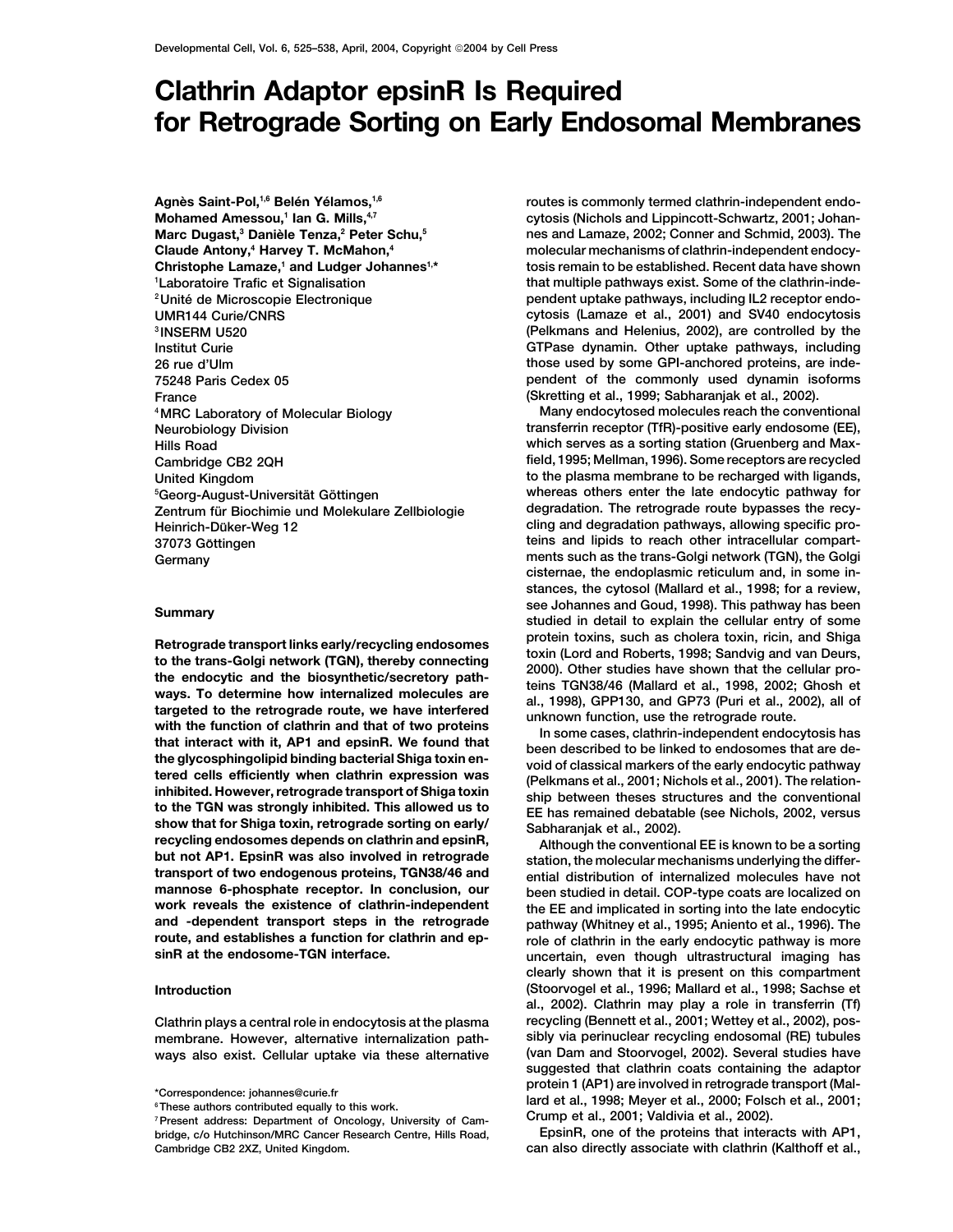**2002; Wasiak et al., 2002; Mills et al., 2003; Hirst et To address the function of clathrin in STxB trafficking, al., 2003). In addition, epsinR can bind to phosphatidyl we designed an RNA interference (RNAi) tool that alinositol (PtdIns) lipids via its ENTH domain. Like AP1, lowed us to inhibit clathrin heavy chain (CHC) expression epsinR has been localized to Golgi membranes and pe- to 20% of control levels (Figure 1F). We carried out ripheral structures that are most likely endosomes (Mills whole-mount analysis of clathrin RNAi cells and mocket al., 2003; Hirst et al., 2003). However, this localization transfected cells after 15 min internalization of STxB/ of epsinR does not depend on AP1 expression (Hirst et HRP at 37C. This confirmed that clathrin was present al., 2003). Unlike epsins involved in coated pit formation on STxB-containing early/recycling endosomal buds of at the plasma membrane, epsinR is strongly enriched different sizes both at low temperatures (Figure 1E) and in clathrin-coated vesicles and stably associates with at 37C (Figure 1G, left). Interestingly, even in CHC RNAi-**

**In this study, we showed that the bacterial Shiga toxin most lost, STxB/HRP still entered the endosomal system** was inhibited. However, the retrograde transport of the<br>**Shiga toxin from EE/RE** to the TGN was strongly reduced **in these conditions. EpsinR was localized to endosomal cells that were recognized via thick tubular elements in membranes, and involved in the retrograde transport of their cytoplasm (Figure 1G, middle). Similar observaexogenous Shiga toxin and endogenous TGN38/46 and tions were made for the clathrin, AP1, and PtdIns lipid mannose 6-phosphate receptor of 300 kDa (MPR300, binding protein epsinR (Kalthoff et al., 2002; Wasiak et also termed cation-independent MPR). Thus, our study al., 2002; Mills et al., 2003; Hirst et al., 2003), another establishes a role for epsinR/clathrin in retrograde sort- candidate for recruiting clathrin to internal membranes**

A Specific Clathrin Machinery on Endosomal<br>
Membranes of the Retrograde Route<br>
The whole-mount technique developed by Stoorvogel<br>
and colleagues allows the in-depth inspection of cyto-<br>
the retrograde transpect of CHC RNAi

used for these studies. Both Tf/HRP and STxB/HRP<br>were internalized by HeLa cells at 19.5°C, i.e., in condi-<br>tions in which retrograde transport of STxB to the TGN/<br>Goldi is inhibited (Mallard et al. 1998). Cells were pre-<br> **Golgi is inhibited (Mallard et al., 1998). Cells were pre- ures 2D–2E), clearly indicating that they belong to the** pared for whole-mount analysis and stained with anti-<br>clathrin antibody. Membranes containing HRP-coupled<br>ligands appeared dark due to the deposit of a polymer-<br>ization product. Some Tf/HRP was detected in early that inter **endosomal vacuoles while most was found in tubules 1998).** and in 60 nm clathrin-coated buds (Figure 1D, arrows), **as described before (Stoorvogel et al., 1996). In contrast, of STxB to the TGN/Golgi, but not endocytosis into large amounts of STxB/HRP were found in clathrin-con- EE/RE, was inhibited in CHC RNAi-treated cells. We taining early endosomal vacuoles (Figure 1E, arrow- used quantitative biochemical techniques to test this heads), endosomal tubules, and clathrin-coated buds hypothesis. When measuring endocytosis with biotinyl**of different size (arrows). Thus, although STxB and Tf **colocalize extensively when examined by immunofluo- RNAi-treated cells, Tf uptake was inhibited (Figure 3A) rescence microscopy (Mallard et al., 1998), both pro- to a similar extent to cells in which the clathrin gene teins appeared to be differentially enriched in subdo- was genetically inactivated (Wettey et al., 2002). In conmains of the early/recycling endosomal membrane trast to that of Tf, the endocytosis of STxB was only**

**them (Mills et al., 2003). treated cells, in which clathrin immunolabeling was al-(Figure 1G, left). STxB-containing endosomal mem**branes were strongly labeled for the  $\gamma$ -adaptin subunit of the clathrin adaptor AP1, even in CHC RNAi-treated **(Figure 1G, right). These data clearly show that a specific clathrin machinery is present on STxB-containing early/ Results recycling endosomal membranes.**

and colleagues allows the in-depth inspection of cytomathem the etrograde transport of STxB by using immunofluo-<br>plasmic membranes by using immunofluo-<br>grade route, horseradish peroxidase (HRP) was cova-<br>(Stoorvogel et al.

**system. slightly affected in these conditions (Figure 3B). The**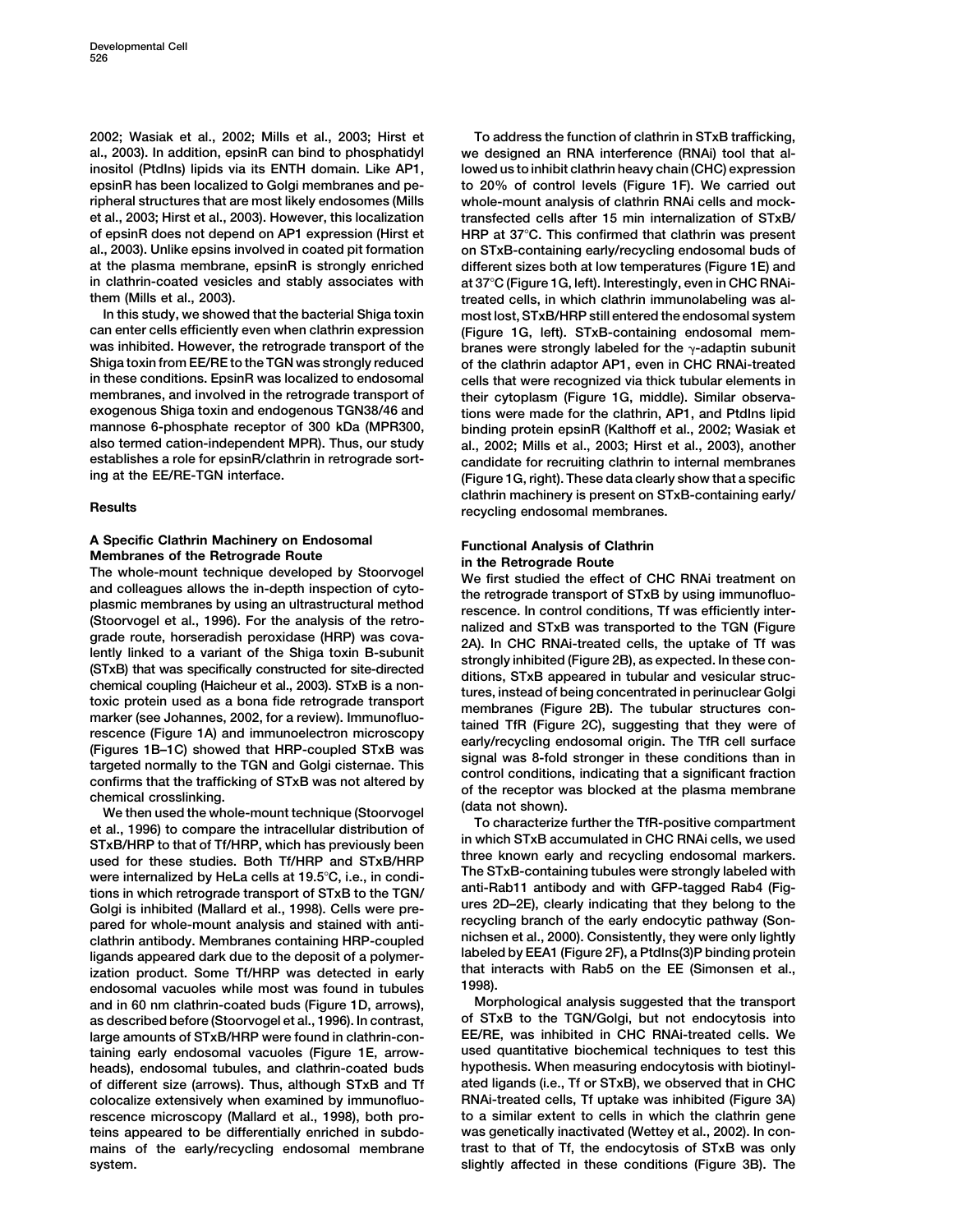

**Figure 1. Analysis of the Clathrin Machinery on the STxB-Containing Early/Recycling Endosome**

**(A) HRP was chemically coupled to a STxB variant. The coupling product was bound to HeLa cells on ice and incubated for 45 min at 37C before fixation and immunolabeling with antibodies against HRP and the Golgi/TGN marker Rab6. Note that when coupled to STxB, HRP** efficiently accumulated in perinuclear Golgi membranes. Bar =  $10 \mu m$ .

**(B and C) STxB/HRP was internalized into HeLa cells for 45 min at 37C. After cryosectioning, cells were fixed and immunolabeled. Note that HRP and STxB were readily detected in the TGN and in the cisternae of the Golgi apparatus. Bar 100 nm.**

**(D and E) Whole-mount preparations with (D) Tf/HRP and (E) STxB/HRP internalized at 19.5C. STxB-HRP- or Tf/HRP-containing membranes appear dark due to the formation of the DAB precipitate. Clathrin: 10 nm gold particles. Bar 200 nm.**

**(F) RNAi efficiently down-modulated CHC expression in HeLa cells as detected by Western blot analysis. The histogram shows the mean of two determinations.**

(G) Whole-mount analysis of clathrin (CHC),  $\gamma$ -adaptin, and epsinR (EpsR) localization on EE/RE of HeLa cells. STxB/HRP was internalized for 15 min at 37°C into mock-transfected (CTL) or CHC RNAi-transfected cells before sample preparation. Note that  $\gamma$ -adaptin and epsinR **labeling on membranes could be detected independently of clathrin expression. Bar 100 nm.**

**about 20 min were largely unaltered compared to control to study its intracellular fate in these conditions. cells transfected with the empty vector. These data con- Sulfation analysis was chosen to quantify retrograde**

**initial rate of STxB uptake and the plateau reached after 2001; Nichols et al., 2001), meaning that it is possible**

**firm that STxB can enter cells even when clathrin-depen- transport of sulfation site-carrying STxB to the TGN (Jo**dent endocytosis is severely impaired (Falguières et al., hannes et al., 1997; Mallard et al., 1998, 2002). In CHC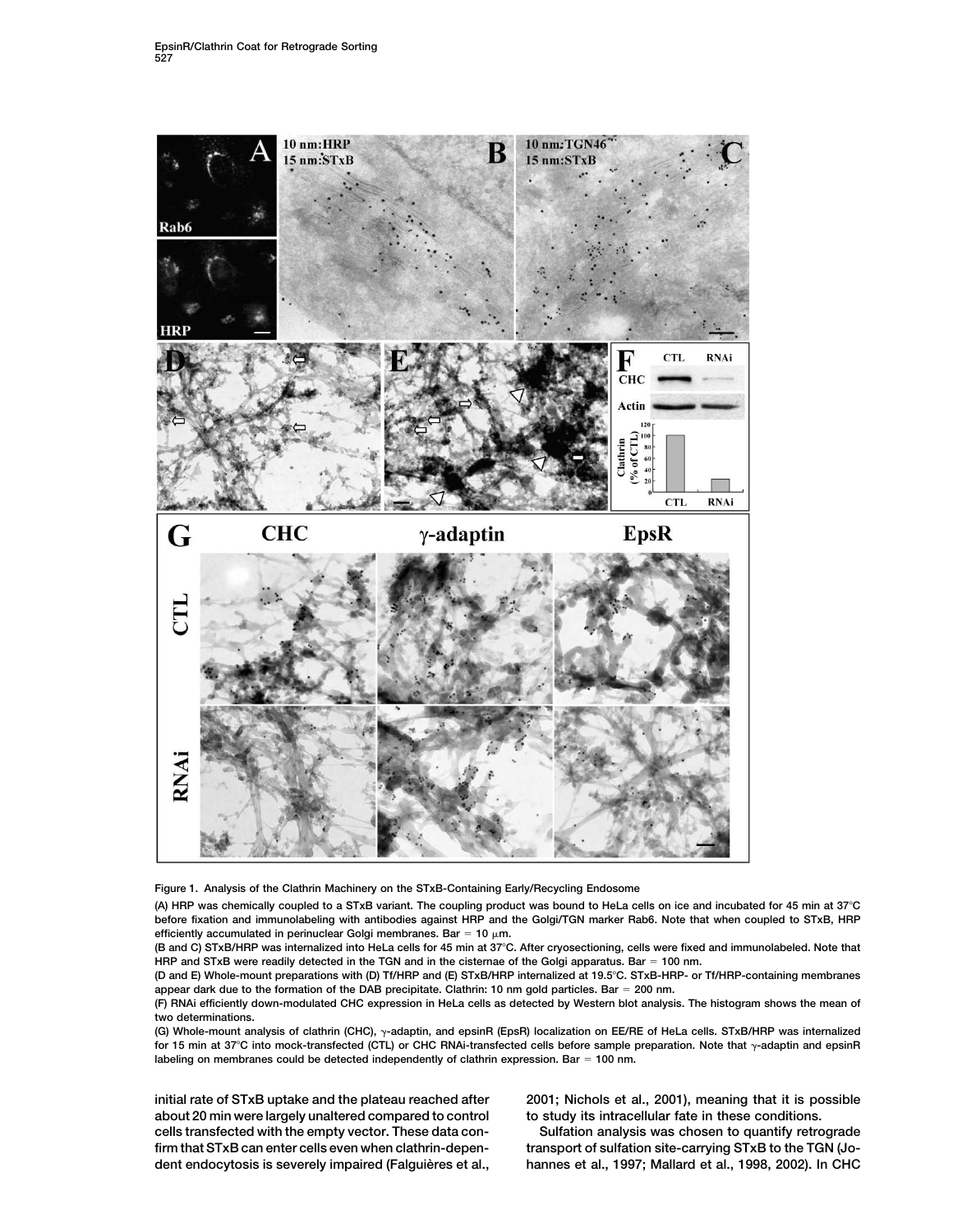

**Figure 2. Immunofluorescence Analysis of Retrograde Transport of STxB in CHC RNAi HeLa Cells**

**(A–F) STxB was internalized for 45 min at 37C by mock-transfected (A) or CHC RNAi-transfected (B–F) HeLa cells. During the last 15 min, Tf was added continuously and accumulated in EE/RE. In (E), the cells were also transfected with GFP-Rab4. The cells were then stained for** the indicated markers. Bars  $= 10 \mu m$ .

**STxB was transported to the TGN (9% of that observed nett et al., 2001) (Figure 3C), whereas STxB endocytosis in control cells) (Figure 3C). A correlation was observed again was unaffected in these conditions (data not between the level of CHC expression and retrograde shown).** transport efficiency (data not shown). To confirm the To determine whether the observed effects of CHC<br>effect of the CHC RNAi tool, we showed that the retro-<br>depletion on the retrograde transport of STxB were

**RNAi cells, only a small fraction of sulfation site-carrying inhibited in cells expressing the CHC Hub fragment (Ben-**

depletion on the retrograde transport of STxB were **grade transport of STxB to the TGN was also strongly direct or indirect, we used an assay that measures**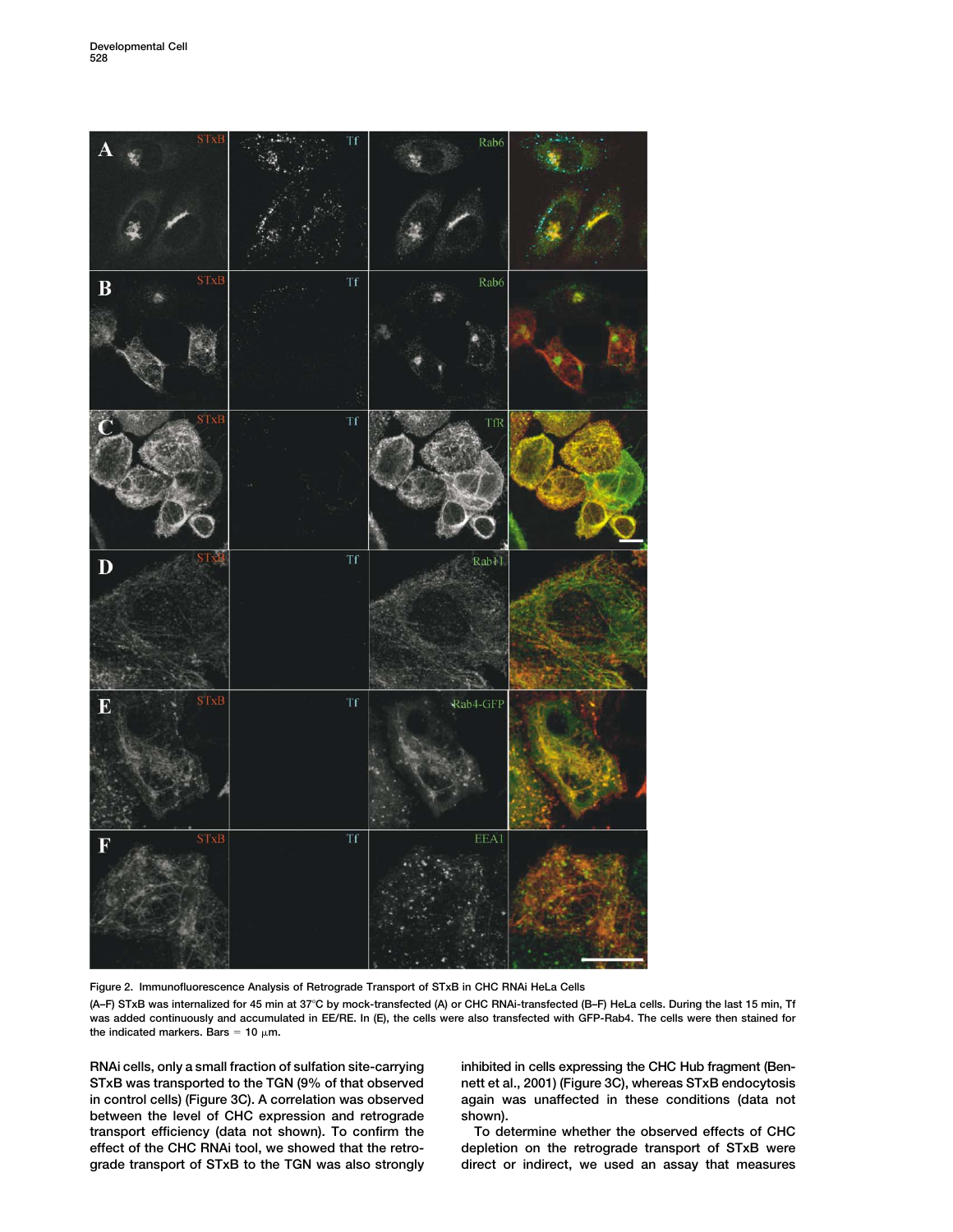

**Figure 3. Biochemical Analysis of Endocytosis and Retrograde Transport under Clathrin Dysfunction Conditions (A and B) HeLa cells were transfected with control plasmid (CTL) or RNAi plasmid against CHC (RNAi). The following experiments were done in the indicated conditions: (A) endocytosis of Tf; (B) endocytosis of STxB. Means of three independent experiments are shown. Note that in CHC RNAi-treated cells, Tf uptake was strongly inhibited, as opposed to STxB uptake.**

**(C) HeLa cells were transfected with empty vector (CTL) or CHC RNAi (RNAi). Alternatively, HeLa Hub cells were induced (I) or not (NI). Retrograde transport to the TGN (20 min at 37C) was measured by sulfation analysis on intact cells.**

**(D) Permeabilized cell approach. STxB-Sulf2 was internalized by HeLa cells at low temperatures. The cells were permeabilized and sulfation analysis was done in the presence of the indicated concentrations of X22 or 0.4 mg/ml control mouse IgGs.**

**(E) In the same experimental conditions as shown in (D), cytosol-dependent degradation of EGF was not inhibited by 0.4 mg/ml X22, demonstrating the specificity of the observed effect on retrograde transport. (C–E) Means of three to seven independent experiments.**

**EE/RE-to-TGN transport on permeabilized cells (Mallard et al., 2002). In this assay, STxB is internalized into the detected on STxB transport to the TGN in cells that EE/RE of HeLa cells at low temperatures. The cells are then permeabilized and retrograde transport to the TGN (Figure 4A), as shown by quantitative sulfation analysis measured in the presence or absence of exogenous (Figure 4B). To exclude the possibility that RNAi-medi**molecules. The interfering anti-clathrin antibody X22 **(Doxsey et al., 1987) had a strong dose-dependent inhib- to produce an effect on retrograde transport, we used itory effect in this assay, whereas even the highest con- fibroblasts from mice in which the 1A subunit of AP1 centration of the control antibody had no effect (Figure had been genetically inactivated (Meyer et al., 2000). 3D). STxB was not relocalized to the late endocytic path- Again, no effect was detected on the retrograde trans**way in the presence of X22, as indicated by the fact that port of STxB to the TGN, as observed by immunofluores-**STxB was not degraded over time (data not shown). As cence (Figure 4C). Transport in 1A-positive control a further control, we showed that the degradation of fibroblasts was identical (data not shown). In the perme-X22 antibody (Figure 3E) in identical experimental condidemonstrate that clathrin directly and specifically con- shown). We concluded that AP1 could not be the only trols retrograde transport at the EE/RE-TGN interface. adaptor involved in clathrin-dependent transport inter-**

# **AP1 Is Not Required for the Retrograde Transport of STxB**

**Our previous data (Mallard et al., 1998) and the whole- The Clathrin Binding Protein epsinR Is Involved mount analysis presented in this study (Figure 1G, mid- in Retrograde Transport to the TGN dle) revealed the presence of the clathrin adaptor AP1 The clathrin binding protein epsinR is localized on the on STxB-containing early/recycling endosomal mem- STxB-containing endosome (Figure 1G, right). To adbranes. To test whether AP1 is required for the retro- dress its function in retrograde transport, we overex-**

the AP1 subunit y-adaptin by using RNAi. No effect was expressed as little as 20% of endogenous  $\gamma$ -adaptin **-adaptin downmodulation was not efficient enough epidermal growth factor (EGF) was not affected by the abilized cell assay described above, concentrations of** up to 3 mg/ml of the anti- $\gamma$ -adaptin antibody 100/3 had **tions to those used in Figure 3D. These observations no effect on retrograde transport to the TGN (data not mediate formation on EE/RE.**

**grade transport of STxB, we inhibited the expression of pressed myc-tagged wild-type epsinR and analyzed**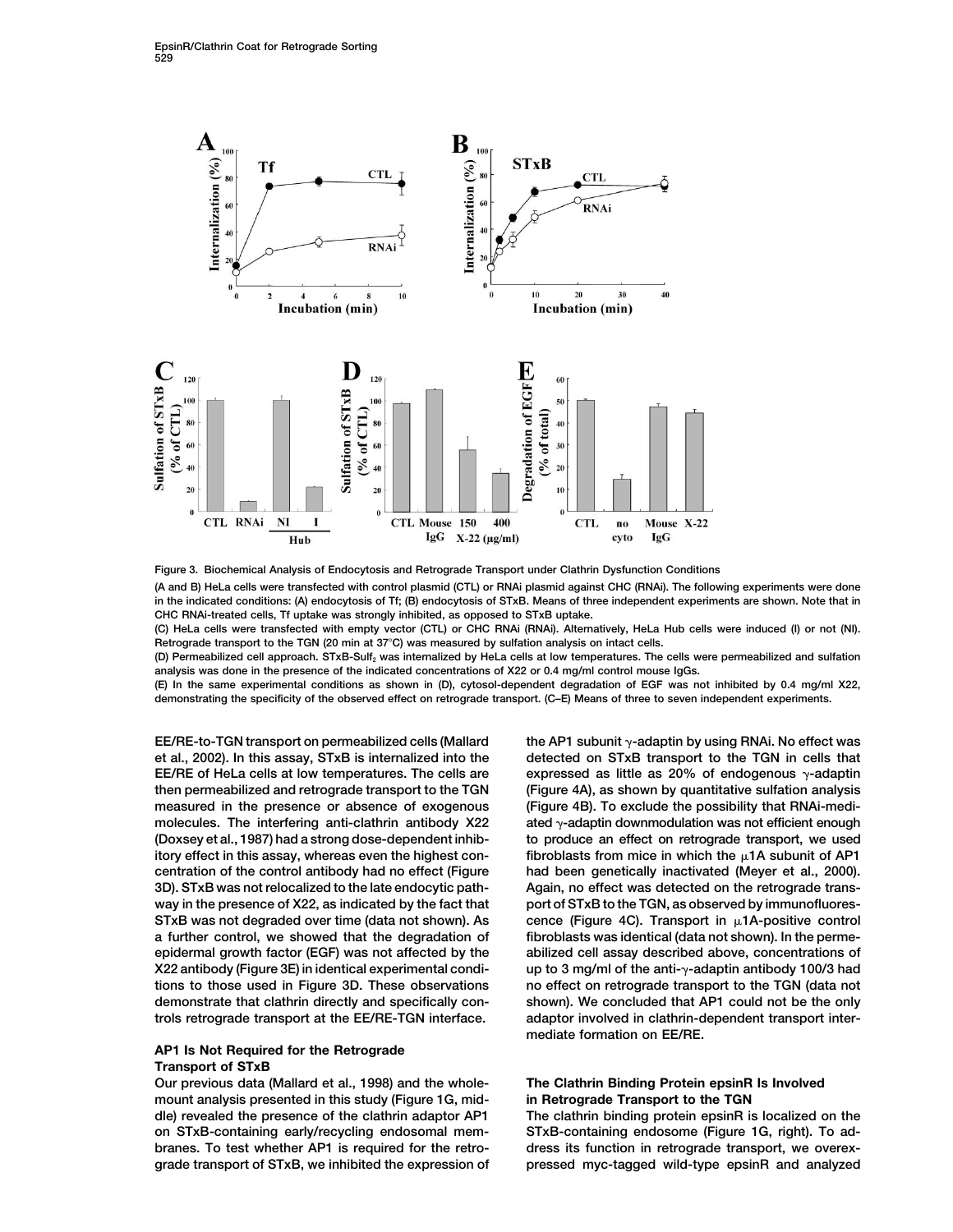

## **Figure 4. Analysis of the Role of AP1 in Retrograde Transport of STxB**

(A) Expression of the AP1 subunit <sub>Y</sub>-adaptin was efficiently down-modulated using RNAi, as determined by Western blotting (see inset). (B) In conditions of RNAi-mediated inhibition of <sub>Y</sub>-adaptin expression, retrograde transport was not inhibited, as assessed quantitatively using **sulfation analysis on intact cells (20 min at 37C).**

**(C) In fibroblasts from 1A knockout mice, STxB was efficiently transported to the Golgi apparatus, labeled with Rab6. Bar 10 m.**

**rescence. This approach is based on the previous ob- with AP1 or clathrin interactions. The D422R mutant servation that overexpression of epsinR impairs pro- shows a reduced binding affinity for clathrin, whereas cathepsin D trafficking (Mills et al., 2003). In cells that its interaction with adaptors is not affected (Mills et strongly expressed myc-epsinR, STxB could not be de- al., 2003). The expression of this mutant inhibited STxB tected in perinuclear Golgi membranes labeled with the transport to the TGN and led to the accumulation of** Golgi marker CTR433 (Figure 5A) or the TGN marker STxB in TfR-positive membranes that were also decor-**Rab6 (data not shown). STxB accumulated in membrane ated by the mutant (Figure 5D). Combining the D34G/ structures that contained the TfR (Figure 5B) or cointer- R67L mutations with D422R yielded a triple mutant with nalized Tf (see below), showing that they were of endo- strongly reduced inhibitory activity on retrograde transsomal origin. Sulfation analysis of these cells confirmed port (Figure 5E). Similar observations were made with that retrograde transport was indeed inhibited (data the D349R mutant, which is selectively deficient in adapnot shown). tor binding but can still interact with clathrin (data not**

PtdIns(4)P and PtdIns(5)P via its ENTH domain (Kalthoff necessary for localizing epsinR to endosomal mem**et al., 2002; Mills et al., 2003; Hirst et al., 2003) positions branes and that concomitant inactivation of lipid and the molecule as a potential adaptor between mem- clathrin or lipid and adaptor binding is required to rebranes and clathrin. To understand the contribution of lease the inhibitory impact of myc-epsinR overexpresthe different interactions to the observed overexpres- sion on retrograde transport. sion phenotype, we used epsinR mutants with selec- To characterize further the endosomal TfR-positive tively affected binding to specific partners, as described structures that accumulate in myc-epsinR-expressing previously (Mills et al., 2003). The D34G/R67L double cells, we double labeled cells for endosomal markers. mutation in the ENTH domain drastically reduces bind- The early endosomal antigen EEA1 was clearly detected ing to PtdIns lipids (Mills et al., 2003). When the double on myc-epsinR membranes (Figure 6A). Only partial mutant was expressed in HeLa cells, STxB transport to overlap was observed with Rab11 (Figure 6B), a marker the TGN was inhibited (Figure 5C). The mutant pheno- that is enriched in recycling endosomal membranes type was somewhat less robust, when compared to (Sheff et al., 1999), and GFP-Rab4 (Figure 6C). Thus, wild-type transfected cells, and the peripheral STxB- myc-epsinR membranes appear to be mostly of early positive structures contained the TfR but were not dec- endosomal origin. Strikingly, they were also strongly orated by the epsinR mutant (Figure 5C). This suggests that the mutant inhibits transport through interaction(s) (Figures 6D–6E), in agreement with a role for epsinR as with cytosolic partners. By analogy, an epsin1 lipid bind- a coat-recruiting protein.** ing mutant inhibits Tf uptake by mislocalizing adaptors The effect of myc-epsinR overexpression was not re**from the membrane (Ford et al., 2002). stricted to the retrograde transport of STxB. Indeed,**

**STxB transport to the Golgi apparatus by immunofluo- To address this issue, we used mutations that interfere The capacity of epsinR to bind the PtdIns lipids shown). These data suggest that the ENTH domain is**

decorated with clathrin and the AP1 subunit  $\gamma$ -adaptin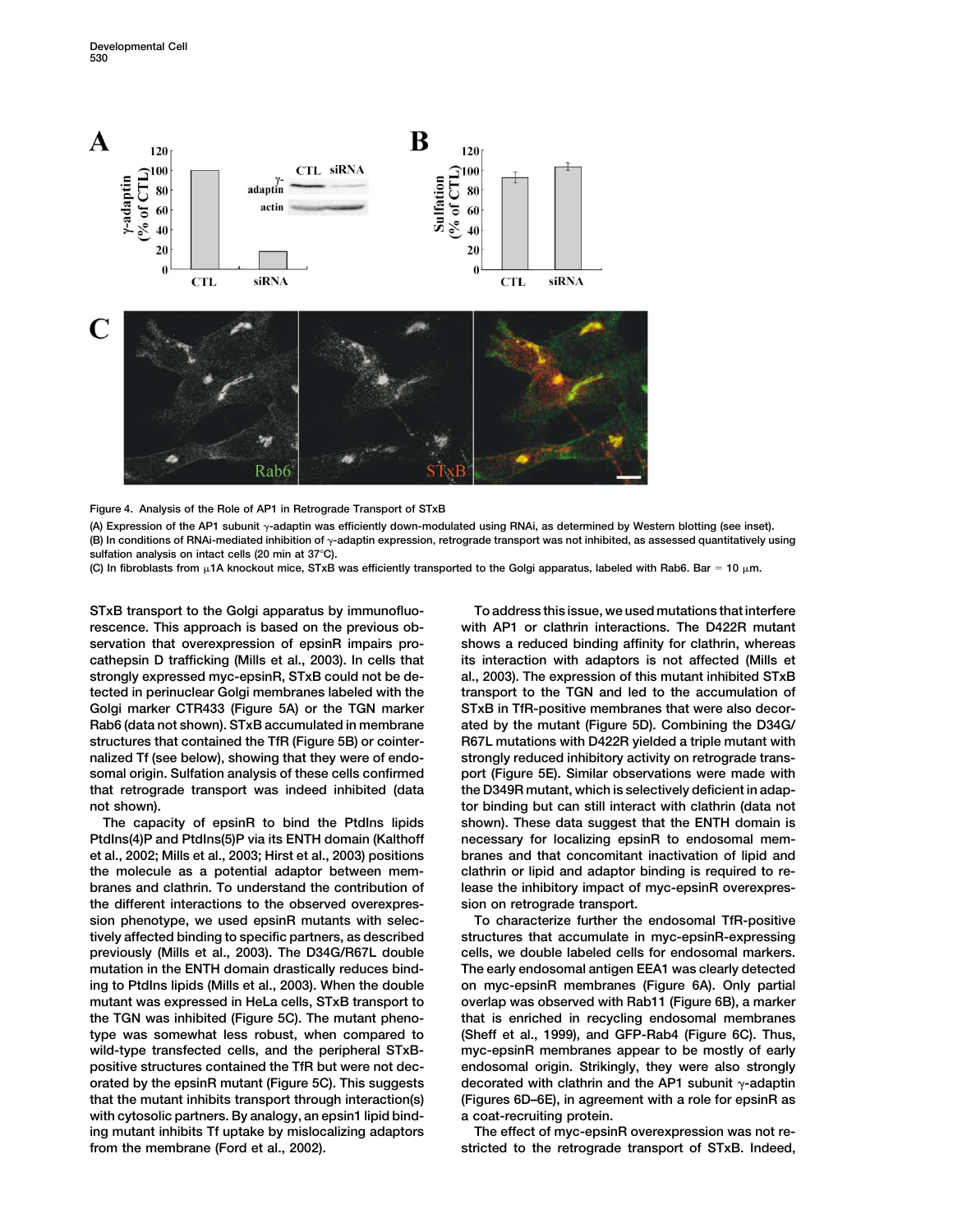

**Figure 5. Morphological Analysis of epsinR Function in Retrograde Transport**

**In all conditions, HeLa cells were transfected for 1 day with the indicated myc-tagged epsinR mutants. STxB was internalized for 45 min at 37C with these cells, before fixation and immunostaining, as indicated.**

**(A) In cells expressing myc-tagged epsinR, retrograde transport of STxB to the Golgi apparatus, labeled with CTR433, was inhibited.**

**(B) In these cells, STxB accumulated in membranes of early/recycling endosomal origin, labeled with TfR.**

**(C–E) Mutational analysis of epsinR interactions with membranes and coat components. (C) In cells expressing the ENTH domain double mutation, D34G/R67L, the transport of STxB to the Golgi apparatus was inhibited and STxB staining substantially overlapped with TfR staining. Unlike in cells overexpressing wild-type epsinR (see above), no mutant protein was detected on STxB-containing membranes. (D) In cells expressing the clathrin interaction-deficient D422R mutant, STxB did not reach the Golgi apparatus and accumulated on TfR-positive membranes that also were decorated by the D422R mutant. (E) When combined with the D34G/R67L double mutation, D422R was no longer inhibitory.** Bar = 10  $\mu$ m.

**myc-epsinR-containing endosomal membranes (Fig- uptake experiments on rat TGN38-expressing HeLa** ures 6F and 6G). The labeling for endogenous TGN46 cells, antibodies to TGN38 also accumulated in myc**was lost in the most strongly myc-epsinR-expressing epsinR membranes, whereas they were transported to cells, similar to the apparent disappearance of the pro- the TGN in control conditions (data not shown).** tein in CHC and  $\gamma$ -adaptin RNAi-treated cells (data not **shown). Whether the protein is actually degraded in transport for their intracellular localization, i.e., Shiga**

**endogenous MPR300 and TGN46 were relocalized to these conditions was not addressed directly. In antibody**

Thus, proteins that depend on endosome-to-TGN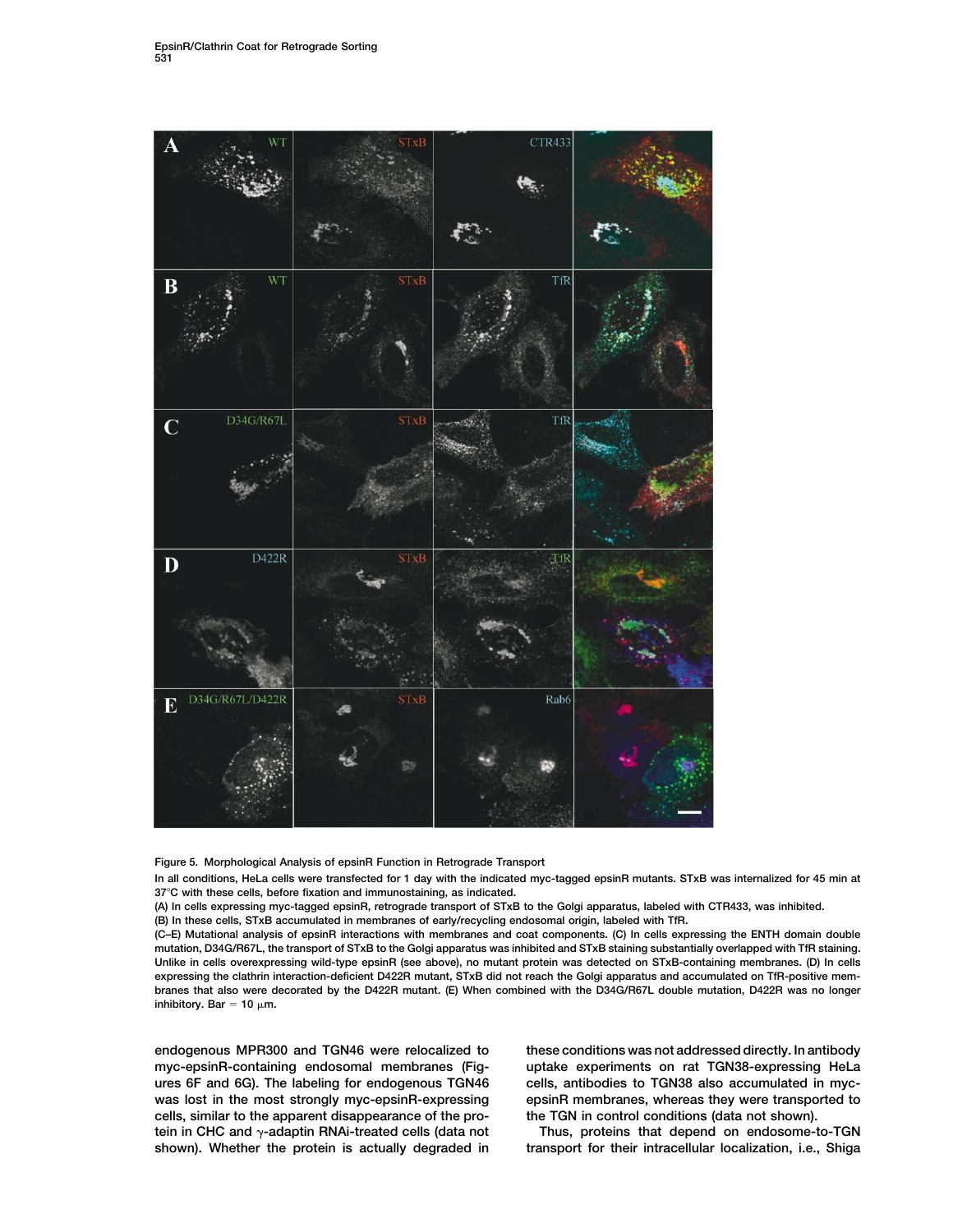

**Figure 6. Characterization of Membranes Accumulating in Cells Overexpressing myc-epsinR**

**(A–E) HeLa cells were transfected with myc-epsinR for 24 hr and stained for the indicated markers. In (C), the cells were cotransfected with GFP-Rab4. In all conditions, myc-epsinR-positive membranes contained internalized STxB (data not shown). Note that myc-epsinR membranes** are well recognized by anti-EEA1 antibody (A) and are strongly decorated with CHC (D) and the AP1 subunit  $\gamma$ -adaptin (E).

**(F and G) Endogenous MPR300 and TGN46 relocalized from their steady-state localization at the TGN to myc-epsinR membranes.**

**(H and I) Fluorophore-labeled EGF (H) or Tf (I) were internalized by myc-epsinR-transfected HeLa cells for 40 min. The cells were then washed** and fixed (H) or chased for 40 min (I) before fixation. Bar =  $10 \mu m$ .

**toxin, TGN38/46, and MPR300, accumulate in myc-epsinR shown). In agreement with these observations, we found membranes. Golgi markers that are not known to cycle, that the endogenous EGF receptor was not relocalized** i.e., CTR433 and Rab6, were not relocalized. To explore to the myc-epsinR compartment (data not shown). When **the specificity of the transport block, fluorophore-la- cells that had accumulated intracellular Tf were washed beled Tf and EGF were internalized by myc-epsinR- and then chased for 40 min, Tf labeling decreased in transfected and nontransfected cells. The distribution transfected and nontransfected cells, indicating that reof EGF was similar in both conditions, and the fraction cycling was not inhibited. In the conditions that were of the EGF labeling that was found in or close to myc- used to detect the Tf remaining in these cells (Figure epsinR membranes was low (Figure 6H). Upon chase, 6I), it became apparent that in nontransfected cells, Tf EGF labeling disappeared in all conditions (data not was located in short tubular membranes distributed**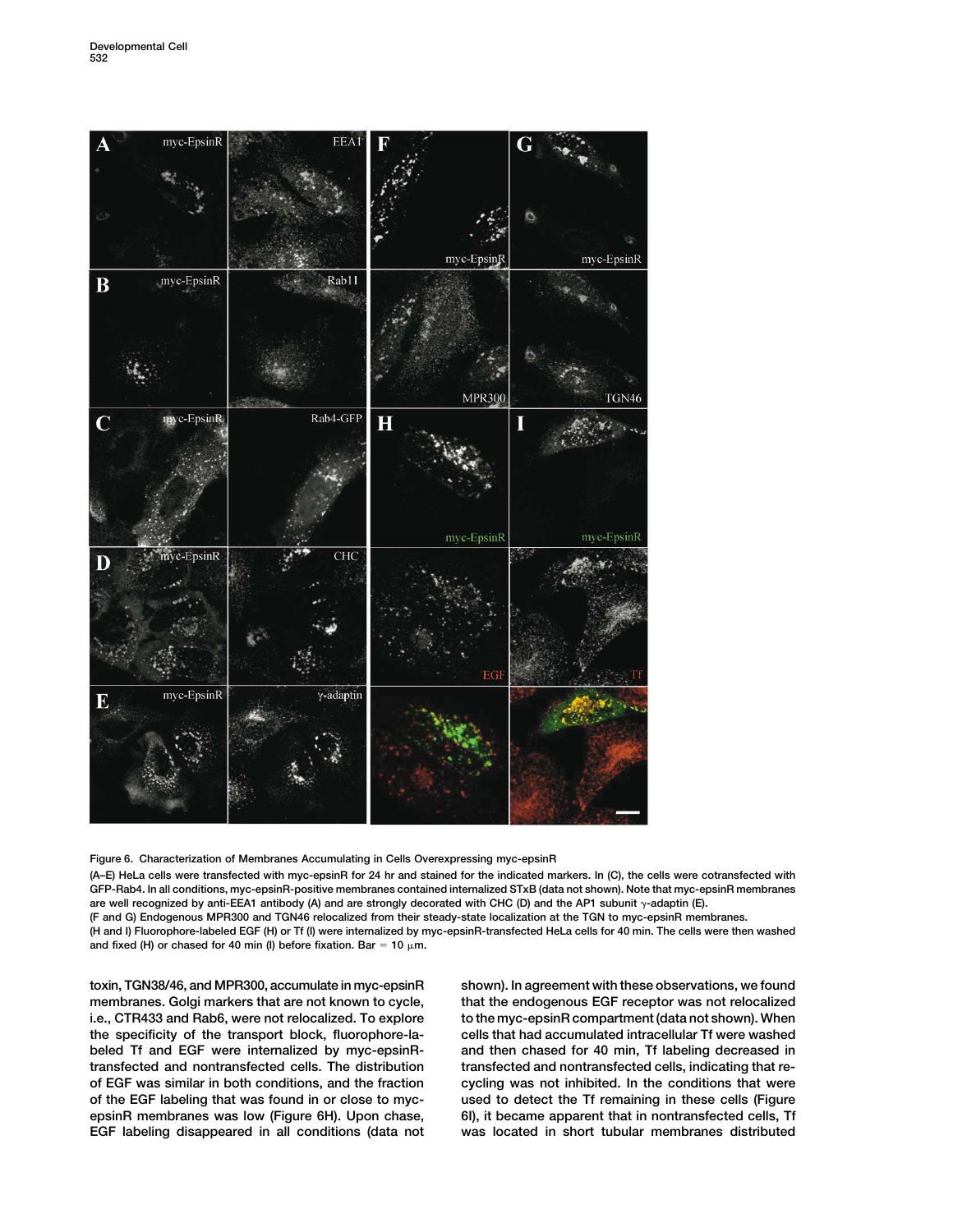**throughout the cell, characteristic of the RE in HeLa clathrin-independent endocytosis followed by clathrincells (Lin et al., 2002). In transfected cells, Tf was still dependent retrograde sorting at the level of the early/** in the myc-epsinR membranes and appeared to recycle recycling endosome. Our data suggest that epsinR acts **from there. These morphological data suggest that nei- as a structural adaptor between lipids and clathrin on ther access to the late endocytic pathway nor access endosomal membranes, and that it is involved in the to the recycling pathway is inhibited when epsinR func- retrograde transport of Shiga toxin and the endogenous tion is perturbed. These conclusions were supported by proteins TGN38/46 and MPR300 to the TGN. quantitative biochemical techniques (see below).**

**The permeabilized cell assay showed that epsinR Uncoupling of Clathrin-Independent and Clathrinplays a direct role in transport from endosomal mem- Dependent Transport Steps in the** branes to the TGN. A polyclonal antibody against full-<br>Retrograde Route **length epsinR significantly inhibited retrograde trans- The molecular demonstration of the existence of clathrinport, whereas the corresponding preimmune serum did independent endocytosis raised the question of whether not (Figure 7A). The recombinant clathrin/adaptor bind- different internalization routes lead to the same EE and played significant inhibitory activity in this assay when and Lamaze, 2002). It appears possible that clathrinfused with glutathione-S-transferase or after cleavage, independent endocytosis connects to intracellular routes, whereas GST had no effect (Figure 7A). The purified bypassing the conventional TfR-positive EE/RE reached epsinR ENTH domain was not inhibitory at the concen- by many markers of the endocytic clathrin pathway**

**transport, we used siRNA to inhibit its expression. Ep- in the retrograde route to the Golgi apparatus, the consinR expression was 60% lower in siRNA-treated cells ventional EE/RE can be reached by clathrin-indepenthan in control cells (Figure 7B, inset). Stronger reduc- dent endocytosis. These observations are similar to tion resulted in reduced growth (data not shown). Sul- those described by Pagano and colleagues on the celluto the TGN was inhibited in epsinR siRNA-treated cells al., 2001). Strikingly, the endosomal targeting of endoge- (45% residual transport), strongly suggesting that ep- nous and exogenous markers to the retrograde route sinR is a necessary component of the clathrin machinery depends on clathrin function. Thus, Shiga toxin is reinvolved in retrograde sorting. Immunofluorescence cruited either into clathrin-coated or non-clathrin-coated studies showed that when compared to control cells in structures depending on its molecular environment. which STxB had efficiently accumulated in the Golgi Earlier studies had suggested that clathrin located at (Figure 7C, left), STxB was still present in peripheral the plasma membrane is involved in Shiga toxin endocymembranes in epsinR siRNA-treated cells where it colo- tosis (Sandvig et al., 1989; but see also Falguie`res et**

**retrograde transport of cellular proteins to the TGN by clathrin pathway is blocked, Shiga toxin can use other coupling specific antibodies to a sulfation site peptide. endocytic routes, although the exact molecular nature We found that the retrograde transport of antibodies of these routes remains to be established. endogenous TGN46 was inhibited in epsinR siRNA- is a controversial matter (Stoorvogel et al., 1996; Mallard treated cells (Figures 7D–7E). This was expected for et al., 1998; Futter et al., 1998; Meyer et al., 2000; Bennett TGN38/46 as this protein uses the same molecular ma- et al., 2001; Valdivia et al., 2002; Wettey et al., 2002; chinery as STxB to reach the TGN (Mallard et al., 2002). Deneka et al., 2003). Our study clearly shows that However, it was more surprising for MPR300 (see Dis- clathrin plays a functional role in retrograde transport. 16, the heavy chain t-SNARE involved in EE/RE-to-TGN such as TGN38/46 and VAMP4, coupling to the clathrin transport (Mallard et al., 2002), not only inhibited retro- machinery may occur via AP1-interacting peptide siggrade transport of STxB but also that of antibodies to nals in their cytosolic tails (Rapoport et al., 1998; Peden MPR300 (Figure 7D). In contrast to the inhibition of retro- et al., 2001; Hinners et al., 2003; see below). Such direct grade trafficking of STxB, TGN46, and MPR300, degra- interactions with elements of the cytosolic sorting madation of EGF was barely affected in epsinR siRNA- chinery are not possible for Shiga toxin, which is associtreated cells (Figure 7F), and Tf recycling was not affected ated with the exoplasmic leaflet. Shiga toxin may interat all (Figure 7G). This suggests that epsinR plays a act directly or indirectly via coclustering in membrane** specific role in the clathrin-dependent retrograde trans-<br>microdomains (Falguières et al., 2001) with trans-mem-

**Using exogenous Shiga toxin as a marker for the retro- clathrin, possibly via PtdIns lipid-binders such as grade route, we observed an unexpected sequence of epsinR.**

**ing N3 fragment of epsinR (Mills et al., 2003) also dis- couple to the same intracellular pathways (Johannes trations used (up to 50 M; data not shown). (Pelkmans et al., 2001; Nichols, 2002; Le and Nabi, 2003). To address whether epsinR is required for retrograde Unlike the above-mentioned studies, our data show that fation analysis (Figure 7B) showed that STxB transport lar uptake of fluorophore-labeled sphingomyelin (Puri et**

**calized with the TfR (Figure 7C, right). al., 2001; Nichols et al., 2001). Our data do not contradict We developed a method that allowed us to follow the these findings. However, they show that when the**

The role of clathrin/adaptors at the level of the EE/RE For endogenous cargo proteins of the retrograde route, **port of endogenous and exogenous proteins and lipids brane domain proteins that are themselves targeted to** the retrograde route. Alternatively, a specific lipid com**position of the cytoplasmic leaflet of membrane micro-Discussion domains that are implicated in Shiga toxin targeting to the retrograde route could allow the recruitment of**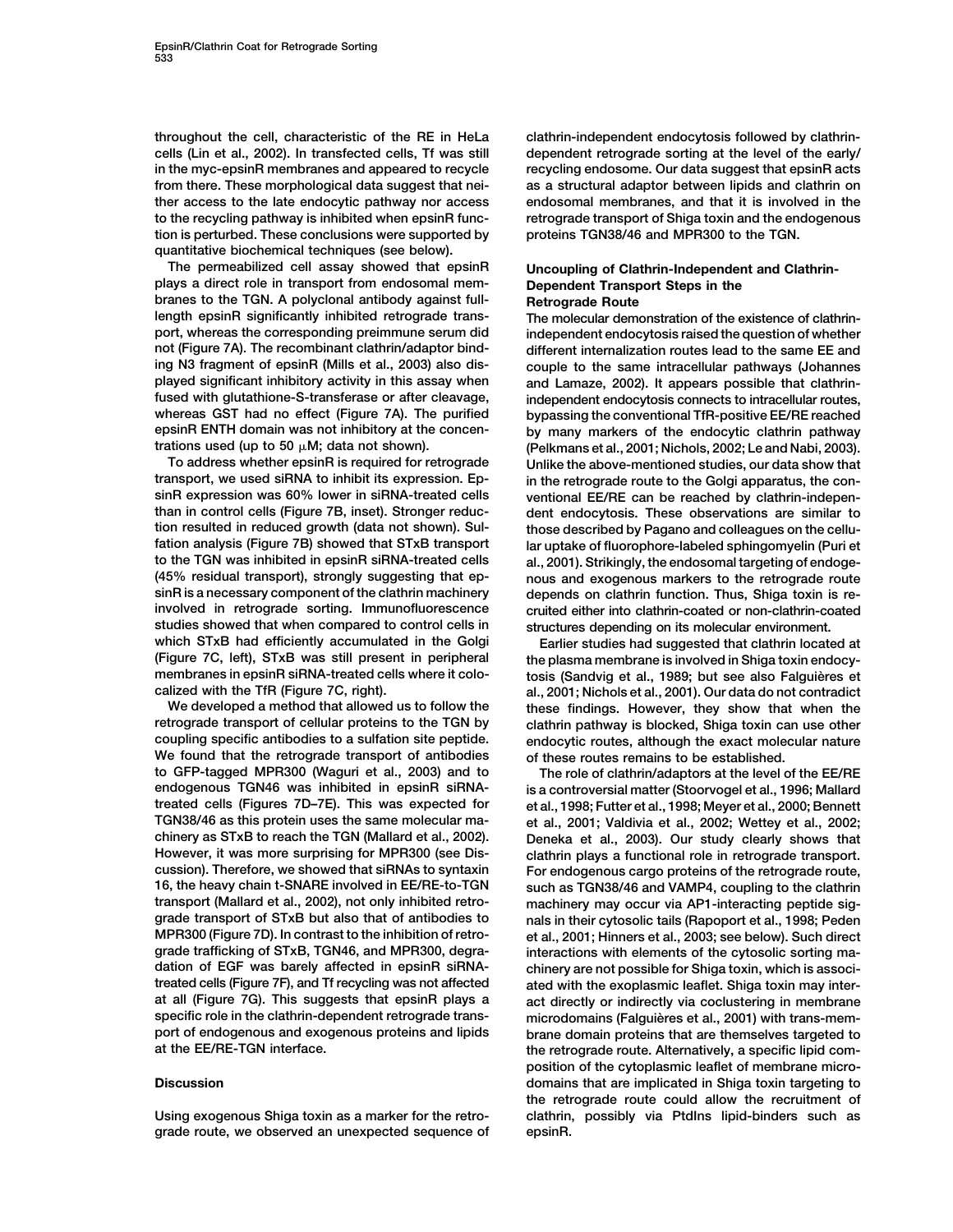





**(A) Use of the permeabilized cell assay (see Figure 3D) with different epsinR-specific tools: GST-tagged N3 domain (residues 291–426; 1 mg/ml), GST (1 mg/ml), N3 domain (0.3 mg/ml), preimmune serum (CTL), and anti-epsinR serum Ra43 at 4-fold dilutions. As a control, the efficiency of retrograde transport in the absence of exogenous cytosol is shown. Means of three independent experiments.**

**(B) Use of siRNA to down-modulate epsinR expression. In siRNA-transfected cells, retrograde transport of STxB to the TGN (20 min at 37C) was efficiently inhibited, as indicated by sulfation analysis. Means of five independent experiments. Inset: Western analysis of epsinR expression in mock-transfected (CTL) and epsinR siRNA-transfected cells (siEpsR).**

**(C) In epsinR siRNA-transfected cells (siEpsR, right), STxB was retained in peripheral TfR-positive membranes, whereas the protein was efficiently transported to the TGN/Golgi in control cells (CTL, left). Transfected cells were recognized using Ra43 anti-epsinR serum (data not** shown). Bar =  $10 \mu m$ .

**(D) Retrograde transport to the TGN (60 min at 37C) of sulfation site-tagged anti-GFP antibody (MPR) and of sulfation site-tagged STxB was inhibited in HeLa GFP-MPR300 cells in which epsinR (siEpsR) or syntaxin 16 (siSyn16) expression were down-modulated using specific siRNAs. (E) Similar to (D), sulfation site-tagged anti-TGN46 antibody was used to show that retrograde transport (60 min at 37C) of this marker was similarly inhibited to STxB in epsinR siRNA-transfected cells.**

**(F) Radiolabeled EGF was bound to mock-transfected (CTL) and epsinR siRNA-transfected (siEpsR) HeLa cells on ice. These were then shifted to 37C for the indicated times and degradation of EGF was measured. Means of three independent experiments. Note that error bars are not visible under the symbols.**

**(G) Biotinylated Tf was internalized by HeLa cells for 40 min at 37C. The cells were washed, and incubated at 37C for the indicated times. Cell-associated Tf was determined in cells using ELISA. Means of two independent experiments.**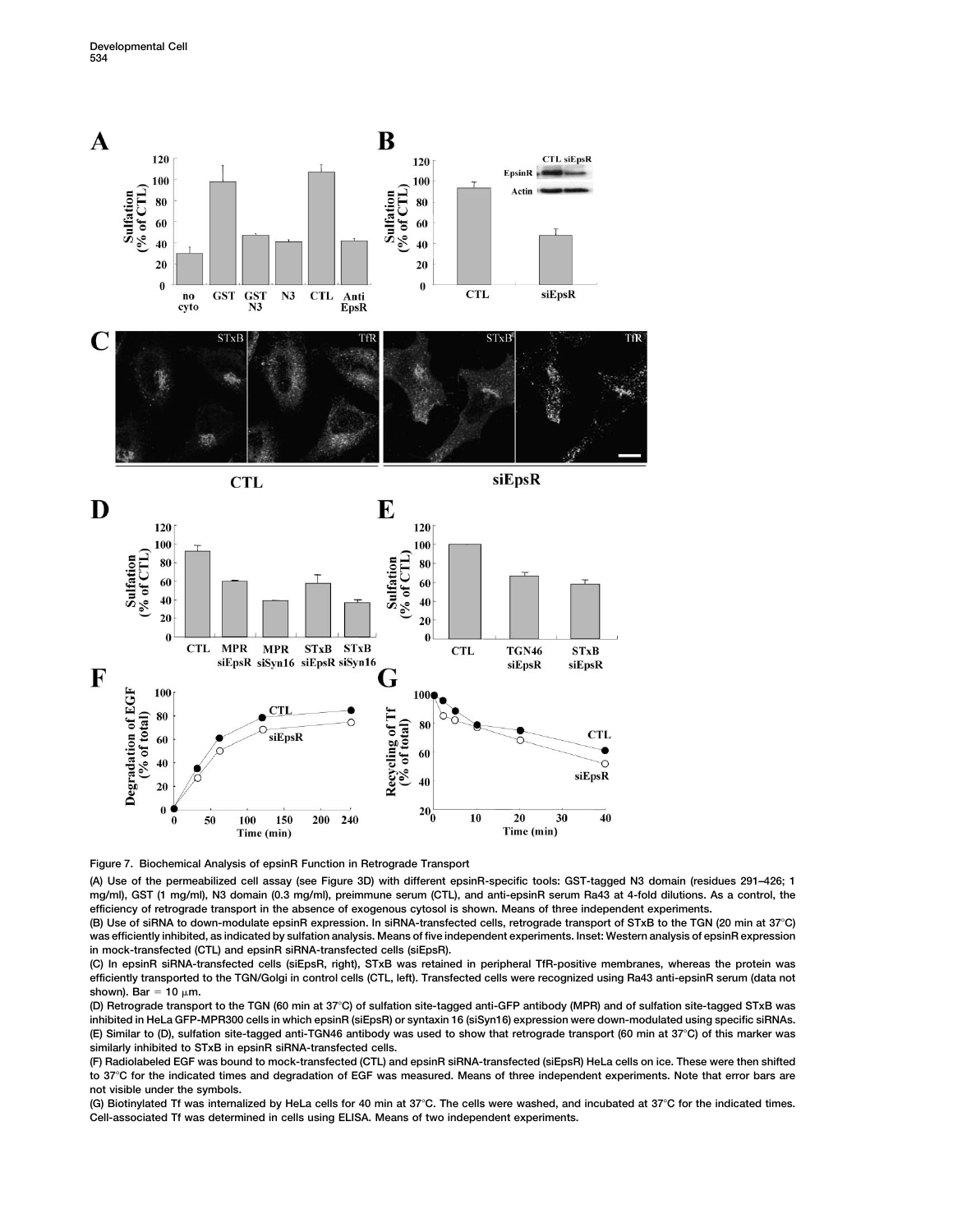**We found that epsinR is a clathrin binding protein pres- mains to be established. ent on endosomal membranes where it functions in ret- In summary, our study reveals the existence of an rograde sorting of endogenous and exogenous proteins. epsinR/clathrin coat on endosomes involved in retro-We mutated the interactions with PtdIns lipids, clathrin, grade sorting. Future work will focus on the functional and clathrin adaptors to release the inhibition of retro- interaction of epsinR with other endosomal clathrin grade transport that was observed upon overexpression adaptors and cargo proteins, and on the lipid organizaof epsinR, suggesting that epsinR functions as a tion that underlies epsinR/clathrin-dependent retromultivalent linker between membranes and coats. grade sorting.**

**Several ENTH domain proteins exist in yeast, includ-Experimental Procedures ing a potential epsinR ortholog (Duncan et al., 2003;** Chidambaram et al., 2004). Deletion of these proteins<br>results in distinct phenotypes at the TGN-endosome<br>interface. Interestingly, a double deletion including the<br>den, Germany) and HeLa-T7Hub cells (F. Brodsky, UC San Fran **potential epsinR ortholog Ent3p and the ENTH protein cisco) were grown in the presence of 0.5 mg/ml G418, or 0.2 mg/ml Ent5p results in the secretion of precursor factor (Dun- G418 and 0.4 mg/ml hygromycin (Life Technologies), respectively. can et al., 2003). This observation could be explained if** The expression of the Hub domain was induced with 2 μg/ml of the processing protesse Key 2n failed to recycle from doxycycline (Sigma), μ1A knockout fibroblasts the processing protease Kex2p failed to recycle from<br>endosomes to the TGN to meet its substrate. However,<br>other mutant combinations involving Ent3p result in al-<br>tered vacuolar transport pathways (Duncan et al., 2003;<br>tere **Chidambaram et al., 2004), similar to the cathepsin D Recombinant Proteins and Antibodies processing phenotype observed in mammalian cells that** STxB-Cy3, Tf-Cy5, and STxB-Sulf<sub>2</sub>, monoclonal (13C4) and poly-

The finding that retrograde sorting of MPR300 in-<br>volves epsinR is intriguing in the light of recent data<br>that showed that MPR300 was relocalized to peripheral<br>cytoplasmic structures in cells in which PtdIns 4-kinase<br>cytop II $\alpha$  was inactivated (Wang et al., 2003), suggesting that Francisco), respectively. The polyclonal anti-Rab6 antibody (Santa **Cruz), the monoclonal antibodies against GFP (Roche), TfR (H68.4, the endosomal retrieval of the receptor is deficient in** these conditions. We also showed that retrograde traf-<br>ficking of MPR300 depends on the TGN t-SNARE syn-<br>taxin 16, which we have previously shown to be involved<br>taxin 16, which we have previously shown to be involved<br>compl **in the retrograde route of Shiga toxin (Mallard et al., 2002). This surprising result is in agreement with other RNA Interference recent studies (Medigeshi and Schu, 2003; Umeda et Synthetic oligonucleotides (64-mers) containing the human clathrin** al., 2003; Lin et al., 2003), and suggests that MPR300 (AAGACCAAUUUCAGCAGACAG) or  $\gamma$ -adaptin (AAACCGAAUUAA<br>
CAAAGUGGU) target sequences for cloning into a surface to a surface that the contract sequences for cloning into uses two different pathways to cycle between endo-<br>somes and the TGN: the late endosome-to-TGN path-<br>way described by Pfeffer and colleagues (Lombardi et  $2002$ ). Hela cells (8 × 10<sup>6</sup>) were transfected providing the SUPE

transport of Shiga toxin, despite its localization on the when used for experiments, as shown by intact nuclear morphology<br>Shiga toxin-containing EE/RE (Mallard et al., 1998, and and the absence of annexin V labeling (data **teins (Meyer et al., 2000; Folsch et al., 2001; Crump et AAGUGCCAGAGAACACAUUUA (Hirst et al., 2003). HeLa cells were al., 2001; Valdivia et al., 2002). Notably, the resialylation transfected using oligofectamine (Invitrogen) according to the manof MPR46 (also termed cation-dependent MPR) is inhib- ufacturer's recommendations. Experiments were carried out 3 days after transfection. ited in cells in which the 1A subunit of AP1 is genetically** inactivated, strongly suggesting that the return of<br>MPR46 from endosomes to the TGN is severely impaired<br>in these cells (Meyer et al., 2000). One explanation for<br>peroxidase by chemical coupling with the heterobifunctional **this apparent discrepancy is that AP1 might not be es- linker Sulfo-m-maleimidobenzoyl-N-hydroxysuccinimide ester (Sulfosential for the formation of retrograde transport interme- MBS, Pierce). Cryosectioning and immunoelectron microscopy diates, similarly to the recent observation that AP2 has were done as described previously (Johannes et al., 1997). In the** cargo-specific functions at the plasma membrane (Mother Case of mAbs, a rabbit anti-mouse linker antibody was used (DAKO-<br>ley et al., 2003). The role of these adaptors may be<br>to recruit trans-membrane proteins to budding s similar to the role of arrestins in G protein-coupled re-<br>ceptor internalization (Goodman et al., 1996). Whether binding on ice, as described in the figure legends. The cells were **epsinR is another cargo adaptor, as suggested recently then put on ice again and incubated in DAB-containing buffer to fix**

**A Specific Clathrin Machinery (Chidambaram et al., 2004), and whether epsinR has on Endosomal Membranes other functions in transport intermediate formation, re-**

**overexpress myc-epsinR (Mills et al., 2003). clonal anti-STxB, and polyclonal anti-epsinR antibodies were obcytoplasmic structures in cells in which PtdIns 4-kinase dom), Bruno Goud (Institut Curie, Paris), and F. Brodsky (UC San**

(AAGACCAAUUUCAGCAGACAG) or  $\gamma$ -adaptin (AAACCGAAUUAA 2002). HeLa cells  $(8 \times 10^6)$  were transfected with pSUPER vectors **al., 1993), and the EE/RE-to-TGN pathway that we and by electroporation using OptiMIX according to the manufacturer's others have identified (Johannes, 2002). instructions (Ozyme). Cells were split after 2 days and used 4 days Unlike epsinR, AP1 is not required for retrograde after transfection. CHC siRNA-transfected cells were not apoptotic**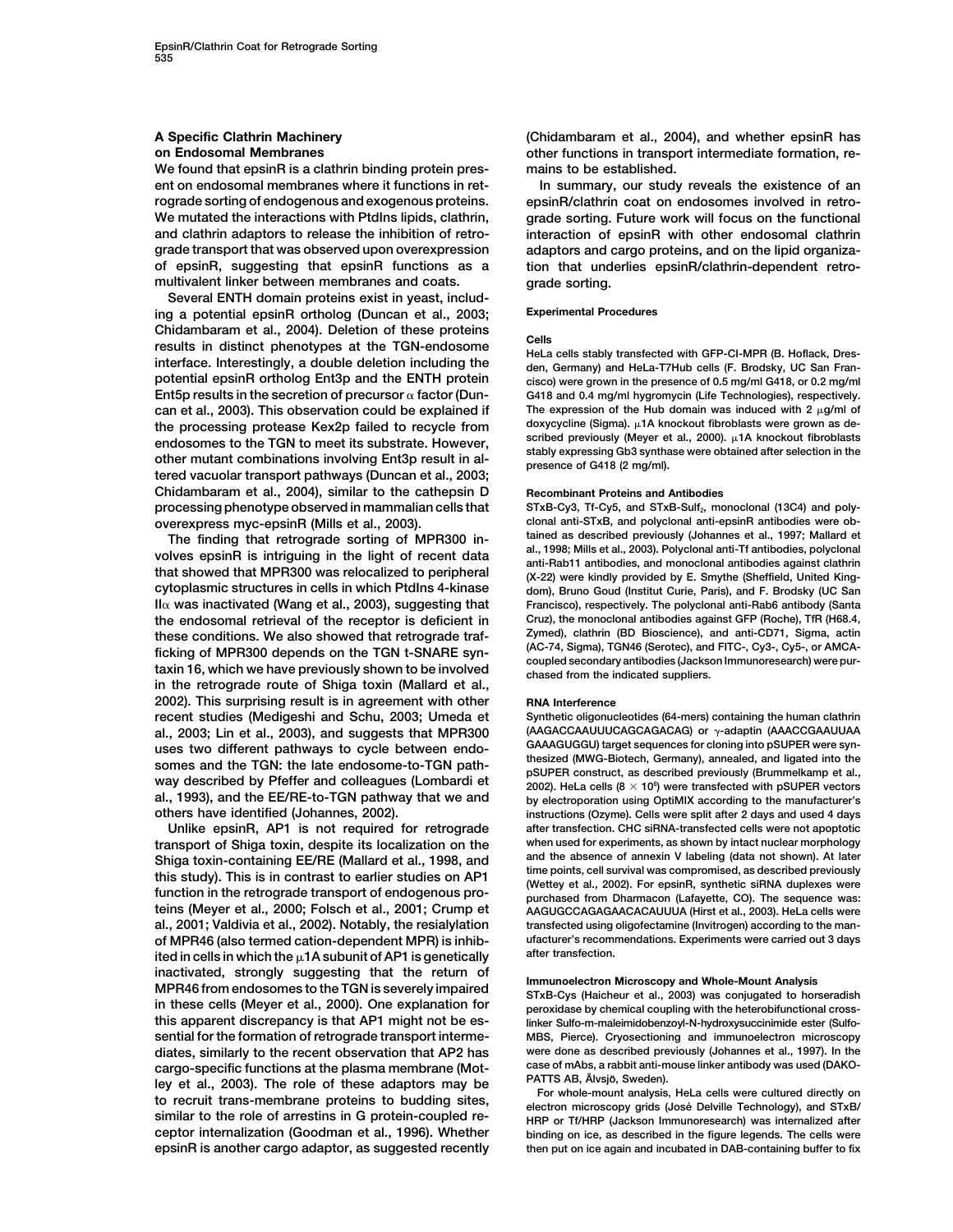**1996). In brief, cells were washed and incubated on ice in freshly grants from the Ligue Nationale contre le Cancer, Association pour la prepared DAB buffer (1.5 mg/ml DAB, 70 mM NaCl, 50 mM ascorbic Recherche sur le Cancer (n5177), Fondation de France, and Action** supplemented with 0.02% H<sub>2</sub>O<sub>2</sub>). After HRP-mediated crosslinking, and grants European Union Marie Curie Fellowship (HPMF-CT-202**soluble cytosolic proteins were removed by permeabilizing the cells 01745) and Association pour la Recherche sur le Cancer to B.Y. and on ice with 0.5 mg/ml saponin in PBS containing 1 mM EGTA, 0.5 A.S.-P., respectively.** mM MgCl<sub>2</sub>. Cells were fixed for with 1% paraformaldehyde in PBS, and free reactive aldehyde groups were blocked by incubation in Feceived: August 25, 2003<br>
PBS, 20 mM glycine. The immunolabeling was done in blocking February 19, 2004<br>
buffer (PBS, 0.5 mg/ml saponin, 20 mM glycine, 0.1% **nm Protein A colloidal gold particles. Monoclonal antibodies were** detected using rabbit anti-mouse Ig as an intermediate step. After<br>
immunolabeling and fixation, the cells were extensively washed with<br> **References** H<sub>2</sub>O, dehydrated in ethanol, and critical point dried. The grids were<br>examined using a Philips CN120 transmission electron microscope. Aniento, F., Gu, F., Parton, R.G., and Gruenberg, J. (1996). An endo-<br>somal beta COP i

 $STxB$  and human diferric transferrin were biotinylated using NHS-**F.M. (2001). Clathrin hub expression affects early endosome distri- SS-Biotin (Pierce). Endocytosis was measured as described pre**viously (Mallard and Johannes, 2002) with the following modifica-<br>tions, Sarum starred sollo ware detached from plates with 2 mM. Biol. Cell 12, 2790–2799. **Biol. Cell** *12***, 2790–2799. tions. Serum-starved cells were detached from plates with 2 mM EDTA in PBS and incubated in the presence of 1 M biotin-STxB Brummelkamp, T.R., Bernards, R., and Agami, R. (2002). A system and 200 nM biotin-Tf for 30 min on ice. After washing, cells were for stable expression of short interfering RNAs in mammalian cells. incubated at 30C for the indicated times (1.5 105 cells per data Science** *296***, 550–553. point). The biotin on cell surface-exposed STxB or transferrin was Chidambaram, S., Mullers, N., Wiederhold, K., Haucke, V., and von** cleaved by subsequent treatment with 100 mM nonmembrane per-<br>
meable reducing agent sodium 2-mercaptoethanesulfonic acid<br>
(MESNA) on ice for 20 min. After washing, excess MESNA was<br>
(MESNA) on ice for 20 min. After washing **ELISA plates coated either with anti-Tf or anti-STxB antibody (13C4). Crump, C.M., Xiang, Y., Thomas, L., Gu, F., Austin, C., Tooze, S.A., Biotinylated STxB or transferrin was detected using streptavidin- and Thomas, G. (2001). PACS-1 binding to adaptors is required for HRP (Roche). For the transferrin recycling experiments, biotinylated Tf was internalized into HeLa cells for 40 min at 37C. After washing 2201. on ice, the cells were incubated at 37C for the indicated times. The Deneka, M., Neeft, M., Popa, I., van Oort, M., Sprong, H., Oorschot, cells were directly lysed in blocking buffer, and Tf was quantified V., Klumperman, J., Schu, P., and van der Sluijs, P. (2003). Rabaptin-**

### **Transfection and Immunofluoresence 2657.**

HeLa cells were transfected with myc-tagged epsinR and mutants<br>using FUGENE reagent according to the manufacturer's instructions<br>(Roche). Immunofluorescence experiments were carried out 24 hr<br>after transfection, as describ

gated to a peptide carrying a tandem sulfation site. The experimental to a toxin B-subunit to retrograde transport route in association<br>procedure will be described elsewhere. Sulfation analysis on intact detergent resistan **or SLO-permeabilized cells was carried out as described previously Folsch, H., Pypaert, M., Schu, P., and Mellman, I. (2001). Distribution to normalize data obtained in various conditions. To measure degra- lial cells. J. Cell Biol.** *152***, 595–606.** dation of EGF on intact cells, <sup>12</sup>I-EGF (Amersham) was bound to Ford, M.G., Mills, I.G., Peter, B.J., Vallis, Y., Praefcke, G.J., Evans, The Constitution of the Mills, I.C., Peter, B.J., Vallis, Y., Praefcke, G.J., Evans, cells on ice. These were then shifted to 37°C for the indicated times.<br>
TCA-precipitable counts were determined in the culture medium<br>
and cell lysate. To measure EGF degradation on SLO permeabilized<br>  $\frac{1}{2}$ and cell lysate. To measure EGF degradation on SLO permeabilized<br>
cells, <sup>125</sup>l-EGF was internalized at 19.5°C, as described in the perme-<br>
abilized cell retrograde transport protocol (Mallard et al., 2002). After<br>
abilize

**We would like to thank the following people for kindly providing ment in CHO cells. J. Cell Biol.** *142***, 923–936.** reagents: Frances Brodsky, Joëlle Wiels, Georges Banting, Bruno Goodman, O.B., Jr., Krupnick, J.G., Santini, F., Gurevich, V.V., Penn, We thank Lucien Cabanié for protein purification, Aimée Wiltz for acts as a clathrin adaptor in endocytosis of the B2-adrenergic recep**the initial studies on STxB endocytosis, and Philippe Benaroch and tor. Nature** *383***, 447–450.**

HRP-containing compartments with DAB-polymer (Stoorvogel et al., Graça Raposo for helpful discussions. This work was supported by concertée incitative – Jeune chercheurs (n°5233) to L.J. and C.L.,

**port vesicles destined for late endosomes. J. Cell Biol.** *<sup>133</sup>***, 29–41. Endocytosis and Recycling Assay**

**by ELISA. 5alpha/rabaptin-4 serves as a linker between rab4 and gamma(1) adaptin in membrane recycling from endosomes. EMBO J.** *22***, 2645–**

In Figure 2, Tf was not stripped before fixation.<br>In Figure 2, Tf was not stripped before fixation.<br>In Figure 2, Tf was not stripped before fixation.<br>In Figure 2, Tf was not stripped before fixation. **gamma-adaptin ear-binding motif. Nat. Cell Biol.** *<sup>5</sup>***, 77–81. Retrograde Transport and EGF Degradation Assays on Intact**

**Cells and in SLO-Permeabilized HeLa Cells Falguie`res, T., Mallard, F., Baron, C.L., Hanau, D., Lingwood, C., Goud, B., Salamero, J., and Johannes, L. (2001). Targeting of Shiga Anti-GFP (Roche) and anti-TGN46 (Serotec) antibodies were conju-**

and function of AP-1 clathrin adaptor complexes in polarized epithe-

**Ghosh, R.N., Mallet, W.G., Soe, T.T., McGraw, T.E., and Maxfield, F.R. (1998). An endocytosed TGN38 chimeric protein is delivered to Acknowledgments the TGN after trafficking through the endocytic recycling compart-**

**Goud, Ernst Ungewickell, Elizabeth Smythe, and Bernard Hoflack. R.B., Gagnon, A.W., Keen, J.H., and Benovic, J.L. (1996). -arrestin**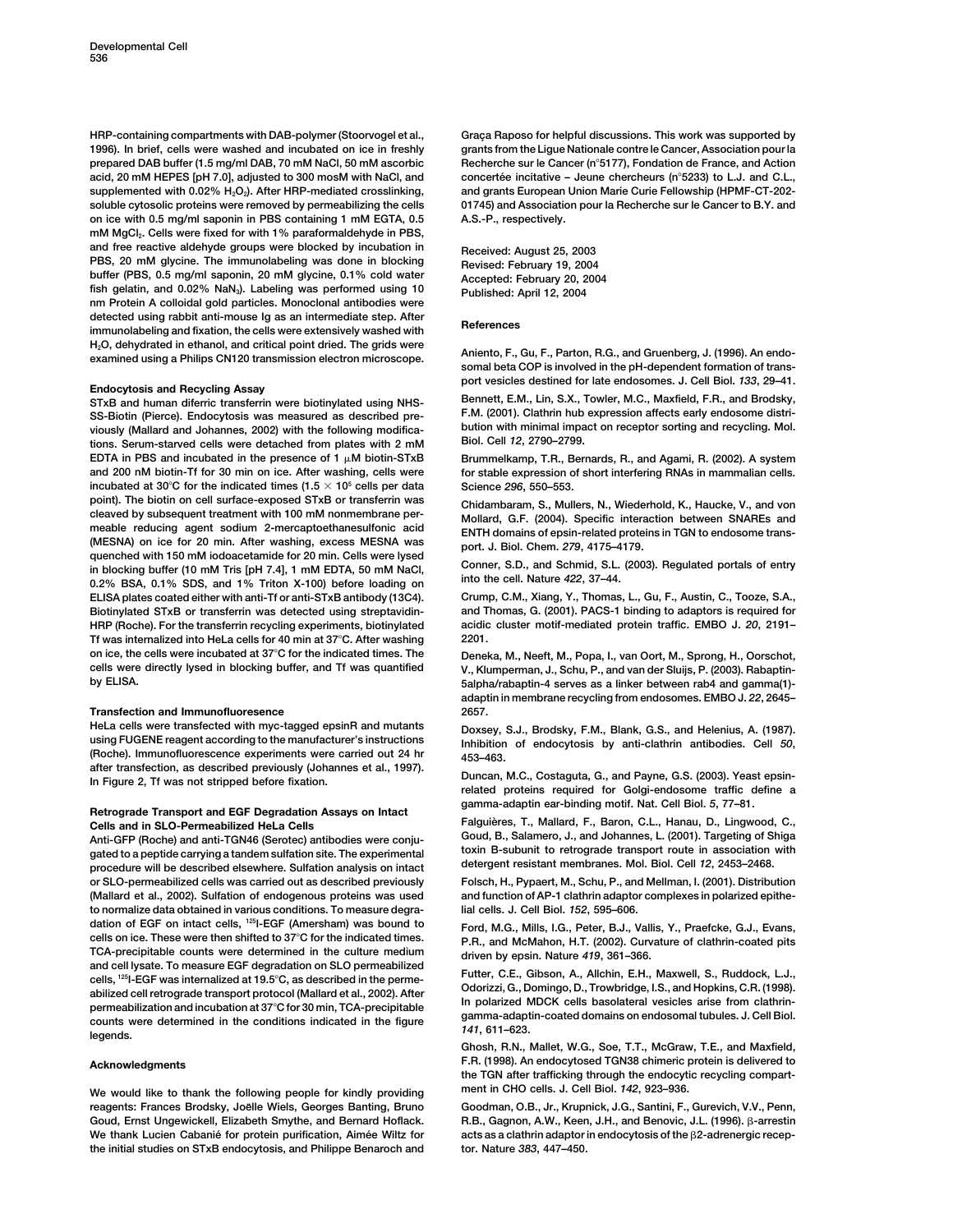**Gruenberg, J., and Maxfield, F.R. (1995). Membrane transport in the Mills, I.G., Praefcke, G.J., Vallis, Y., Peter, B.J., Olesen, L.E., Gallop, endocytic pathway. Curr. Opin. Cell Biol.** *7***, 552–563. J.L., Butler, P.J., Evans, P.R., and McMahon, H.T. (2003). EpsinR:**

**Cell Biol.** *160***, 213–222. T., Fayolle, C., Bismuth, E., Fridman, W.H., Johannes, L., and Tartour, E. (2003). The B-subunit of Shiga toxin coupled to full-size protein Motley, A., Bright, N.A., Seaman, M.N., and Robinson, M.S. (2003). elicits humoral and cellular immune responses associated with a Clathrin-mediated endocytosis in AP-2-depleted cells. J. Cell Biol. TH1 dominant polarization. Int. Immunol.** *15***, 1161–1171.** *162***, 909–918.**

**Hinners, I., Wendler, F., Fei, H., Thomas, L., Thomas, G., and Tooze, Nichols, B.J. (2002). A distinct class of endosome mediates clathrin-S.A. (2003). AP-1 recruitment to VAMP4 is modulated by phosphory- independent endocytosis to the Golgi complex. Nat. Cell Biol.** *4***, lation-dependent binding of PACS-1. EMBO Rep.** *4***, 1182–1189. 374–378.**

**Hirst, J., Motley, A., Harasaki, K., Peak Chew, S.Y., and Robinson, Nichols, B.J., and Lippincott-Schwartz, J. (2001). Endocytosis with-M.S. (2003). EpsinR: an ENTH domain-containing protein that inter- out clathrin coats. Trends Cell Biol.** *11***, 406–412. acts with AP-1. Mol. Biol. Cell** *14***, 625–641. Nichols, B.J., Kenworthy, A.K., Polishchuk, R.S., Lodge, R., Roberts,**

**transport, intracellular vectorization, and more. Am. J. Physiol. Gas- Rapid cycling of lipid raft markers between the cell surface and trointest. Liver Physiol.** *283***, G1–G7. Golgi complex. J. Cell Biol.** *153***, 529–541.**

**how does Shiga toxin reach the endoplasmic reticulum? Trends Cell motif of vesicle-associated membrane protein 4 is required for its Biol.** *8***, 158–162. localization and AP-1 binding. J. Biol. Chem.** *276***, 49183–49187.**

**it still the question? Traffic** *3***, 443–451. Traffic** *3***, 311–320.**

*272***, 19554–19561. port pathway to the ER. Nat. Cell Biol.** *3***, 473–483.**

**Kalthoff, C., Groos, S., Kohl, R., Mahrhold, S., and Ungewickell, E.J. Puri, S., Bachert, C., Fimmel, C.J., and Linstedt, A.D. (2002). Cycling golgi. Mol. Biol. Cell** *13***, 4060–4073. lumenal pH disruption. Traffic** *3***, 641–653.**

**Dautry-Varsat, A. (2001). Interleukin 2 receptors and detergent-resis- Wheatley, C.L., Marks, D.L., and Pagano, R.E. (2001). Clathrintant membrane domains define a clathrin-independent endocytic dependent and -independent internalization of plasma membrane**

*154***, 535–547. Le, P.U., and Nabi, I.R. (2003). Distinct caveolae-mediated endocytic pathways target the Golgi apparatus and the endoplasmic reticulum. Rapoport, I., Chen, Y.C., Cupers, P., Shoelson, S.E., and Kirch-**

**pericentriolar endocytic recycling compartment to cell surface de- tyrosine-based motif-binding site. EMBO J.** *17***, 2148–2155. pends on stable, detyrosinated (glu) microtubules and kinesin. Mol. Sabharanjak, S., Sharma, P., Parton, R.G., and Mayor, S. (2002). Biol. Cell** *13***, 96–109. GPI-anchored proteins are delivered to recycling endosomes via a**

**Dev. Cell** *2***, 411–423. cytosed cation-independent mannose 6-phosphate receptor traffics via the endocytic recycling compartment en route to the trans-Golgi Sachse, M., Urbe, S., Oorschot, V., Strous, G.J., and Klumperman, network and a sub-population of late endosomes. Mol. Biol. Cell J. (2002). Bilayered clathrin coats on endosomal vacuoles are in-***15***, 721–733. Published online October 31, 2003. 10.1091/mbc.E03- volved in protein sorting toward lysosomes. Mol. Biol. Cell** *13***, 1313– 07-0497 1328.**

**Pfeffer, S.R. (1993). Rab9 functions in transport between late endo- into cells: molecular mechanisms and medical perspectives. EMBO somes and the trans Golgi network. EMBO J.** *12***, 677–682. J.** *19***, 5943–5950.**

**Lord, J.M., and Roberts, L.M. (1998). Toxin entry: retrograde trans- Sandvig, K., Olsnes, S., Brown, J.E., Petersen, O.W., and van Deurs,** port through the secretory pathway. J. Cell Biol. 140, 733–736. B. (1989). Endocytosis from coated pits of Shiga toxin: a glycolipid-

**1343. to study retrograde transport. In Methods Mol. Med. Shiga Toxin Methods and Protocols, Vol. 73, Chapter 17, D. Philpott and F. Ebel, Sheff, D.R., Daro, E.A., Hull, M., and Mellman, I. (1999). The receptor**

**Mallard, F., Tenza, D., Antony, C., Salamero, J., Goud, B., and Johan- somes with different sorting functions. J. Cell Biol.** *145***, 123–139.** nes, L. (1998). Direct pathway from early/recycling endosomes to Simonsen, A., Lippé, R., Christoforidis, S., Gaullier, J.-M., Brech, A., **the Golgi apparatus revealed through the study of Shiga toxin Callaghan, J., Toh, B.-H., Murphy, C., Zerial, M., and Stenmark, H.**

**Mallard, F., Tang, B.L., Galli, T., Tenza, D., Saint-Pol, A., Yue, X., fusion. Nature** *394***, 494–498. Antony, C., Hong, W.J., Goud, B., and Johannes, L. (2002). Early/ Skretting, G., Torgersen, M.L., van Deurs, B., and Sandvig, K. (1999). recycling endosomes-to-TGN transport involves two SNARE com- Endocytic mechanisms responsible for uptake of GPI-linked diphplexes and a Rab6 isoform. J. Cell Biol.** *156***, 653–664. theria toxin receptor. J. Cell Sci.** *112***, 3899–3909.**

**Cell Dev. Biol. J. Cell Biol.** *149***, 901–914.** *12***, 575–625.**

**Saftig, P., von Figura, K., and Schu, P. (2000).**  $\mu$ 1A-adaptin-deficient of clathrin-<br>mice: lethelity, loss of AP-1 bioding and recouting of mannose. 132, 21-33. mice: lethality, loss of AP-1 binding and rerouting of mannose **6-phosphate receptors. EMBO J.** *19***, 2193–2203. Umeda, A., Fujita, H., Kuronita, T., Hirosako, K., Himeno, M., and**

Haicheur, N., Benchetrit, F., Amessou, M., Leclerc, C., Falguières, an AP1/clathrin interacting protein involved in vesicle trafficking. J.<br>**T. Favelle C. Bismuth E. Fridman W.H., Johannes L. and Tertour. Cell Biol. 160, 2** 

**Johannes, L. (2002). The Shiga toxin B-subunit system: Retrograde T.H., Hirschberg, K., Phair, R.D., and Lippincott-Schwartz, J. (2001).**

**Johannes, L., and Goud, B. (1998). Surfing on a retrograde wave: Peden, A.A., Park, G.Y., and Scheller, R.H. (2001). The di-leucine**

**Johannes, L., and Lamaze, C. (2002). Clatrin-dependent or not: is Pelkmans, L., and Helenius, A. (2002). Endocytosis via caveolae.**

**Johannes, L., Tenza, D., Antony, C., and Goud, B. (1997). Retrograde Pelkmans, L., Kartenbeck, J., and Helenius, A. (2001). Caveolar entransport of KDEL-bearing B-fragment of Shiga toxin. J. Biol. Chem. docytosis of simian virus 40 reveals a new two-step vesicular-trans-**

**(2002). Clint: a novel clathrin-binding ENTH-domain protein at the of early Golgi proteins via the cell surface and endosomes upon**

**Lamaze, C., Dujeancourt, A., Baba, T., Lo, C.G., Benmerah, A., and Puri, V., Watanabe, R., Singh, R.D., Dominguez, M., Brown, J.C., pathway. Mol. Cell** *7***, 661–671. sphingolipids initiates two Golgi targeting pathways. J. Cell Biol.**

**J. Cell Sci.** *116***, 1059–1071. hausen, T. (1998). Dileucine-based sorting signals bind to the beta chain of AP-1 at a site distinct and regulated differently from the Lin, S.X., Gundersen, G.G., and Maxfield, F.R. (2002). Export from**

**distinct cdc42-regulated, clathrin-independent pinocytic pathway. Lin, S.X., Mallet, W.G., Huang, A.Y., and Maxfield, F.R. (2003). Endo-**

Lombardi, D., Soldati, T., Riederer, M.A., Goda, Y., Zerial, M., and Sandvig, K., and van Deurs, B. (2000). Entry of ricin and shiga toxin

**Mallard, F., and Johannes, L. (2002). Shiga toxin B-subunit as a tool binding protein from** *Shigella dysenteriae* **1. J. Cell Biol.** *108***, 1331–**

**eds. (Totowa, NJ: Humana Press), pp. 209–220. recycling pathway contains two distinct populations of early endo-**

**B-fragment transport. J. Cell Biol.** *143***, 973–990. (1998). EEA1 links PI(3)K function to Rab5 regulation of endosome**

**Medigeshi, G.R., and Schu, P. (2003). Characterization of the** *in vitro* **Sonnichsen, B., De Renzis, S., Nielsen, E., Rietdorf, J., and Zerial, M. retrograde transport of MPR46. Traffic** *4***, 802–811. (2000). Distinct membrane domains on endosomes in the recycling Mellman, I. (1996). Endocytosis and molecular sorting. Annu. Rev. pathway visualized by multicolor imaging of Rab4, Rab5, and Rab11.**

**Meyer, C., Zizioli, D., Lausmann, S., Eskelinen, E.L., Hamann, J., Stoorvogel, W., Oorschot, V., and Geuze, H.J. (1996). A novel class**